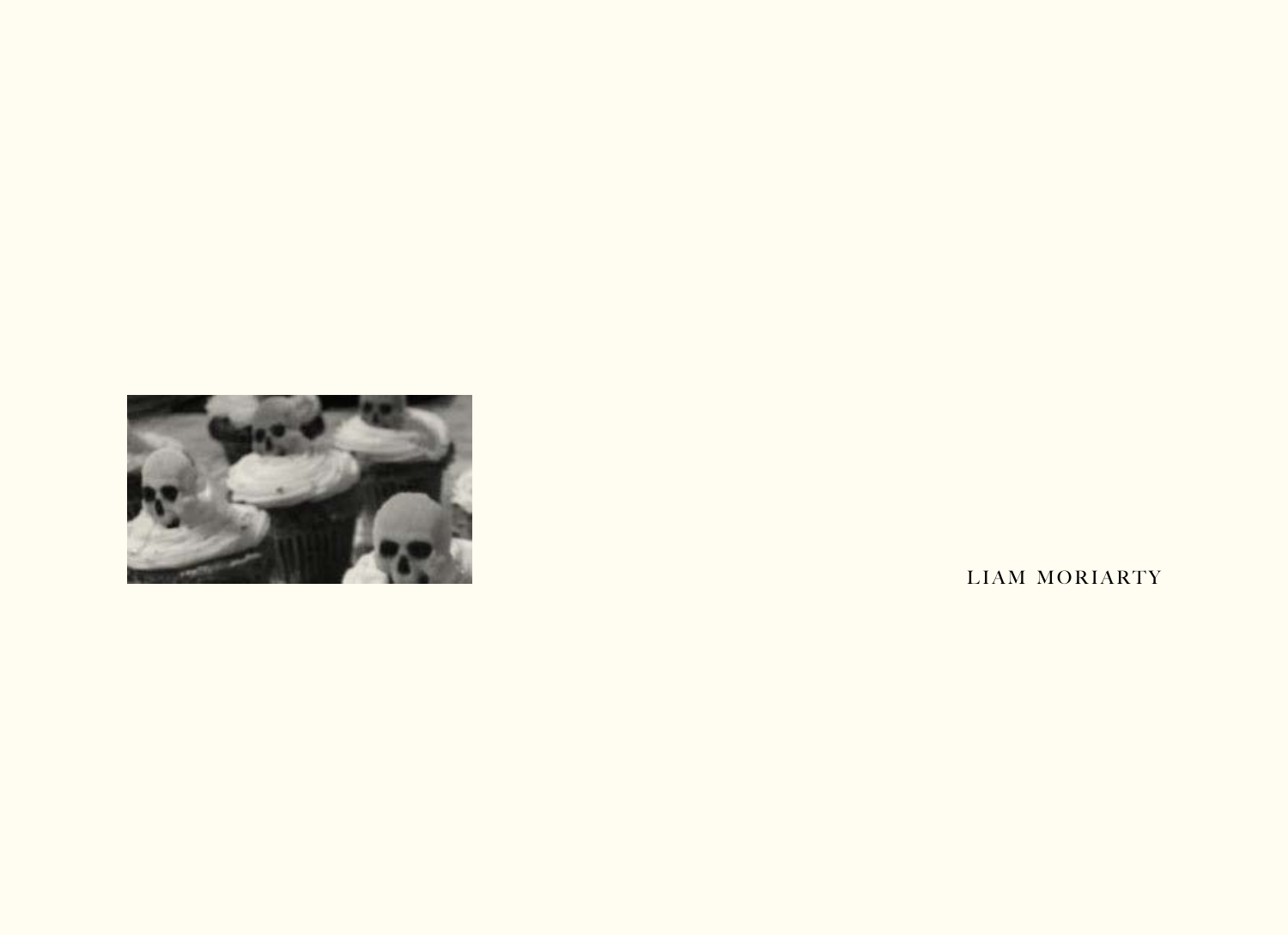## Butterfly MORIARTY

It was our third day of hiking and Andy and I were lost<br>Ion the side of the mountain. It was still raining. It had t was our third day of hiking and Andy and I were lost been raining for two days. I hunched over and climbed along the rocks on my hands and knees. As I climbed, I thought about Mr. Wadmuller. I thought about how his nose had collapsed when I punched him.

Mr. Wadmuller liked to sit by himself on one of the benches, staring out at the passing cars. He was near blind with cataracts and had to open his eyes very wide to see anything at all. "Good morning, Mr. Wadmuller." I'd call out to him from a distance so as not to startle him as I walked over from the parking lot. He'd wait until he heard my footsteps before reaching out and groping the air for my arm. His hands were almost translucent, but when he gripped my hand, I'd have to clench and squeeze back just so that he wouldn't crush my fingers. He'd pull himself up off the bench and steady himself against my shoulder. "Are you ready to go swimming?"

I could hear Andy yelling from behind me through the rain and fog. His family moved away when I was fifteen because Andy had almost killed a boy who went to a different high school. It happened at a football game. Andy walked up to the boy without saying anything and hit him with a chunk of concrete. I watched Andy walk right up behind him. The boy had his long blond hair pulled back behind his ears and I could see his face when the concrete caught the side of his head. It was like Andy had turned off the boy's lights. His whole face went slack before he fell to the ground. Andy hit him right above the ear and when the boy fell to the ground, Andy kicked him twice in the head.

At the trial, the boy was seated next to his parents in a wheelchair. He had been wheeled up to the table in such a way so that he could face Andy across the room. His mother reached over every couple of minutes to smooth out his hair whether it needed to be or not. Andy had cracked the boy's skull. The boy now had trouble reading and found it difficult to stay awake. He needed the wheelchair because his knees would lock sometimes when he'd try to walk. Andy apologized to his family, but he didn't seem sorry to me. If I were the boy, I would have wished that I were dead. I would have wished that Andy had just killed me with that piece of concrete.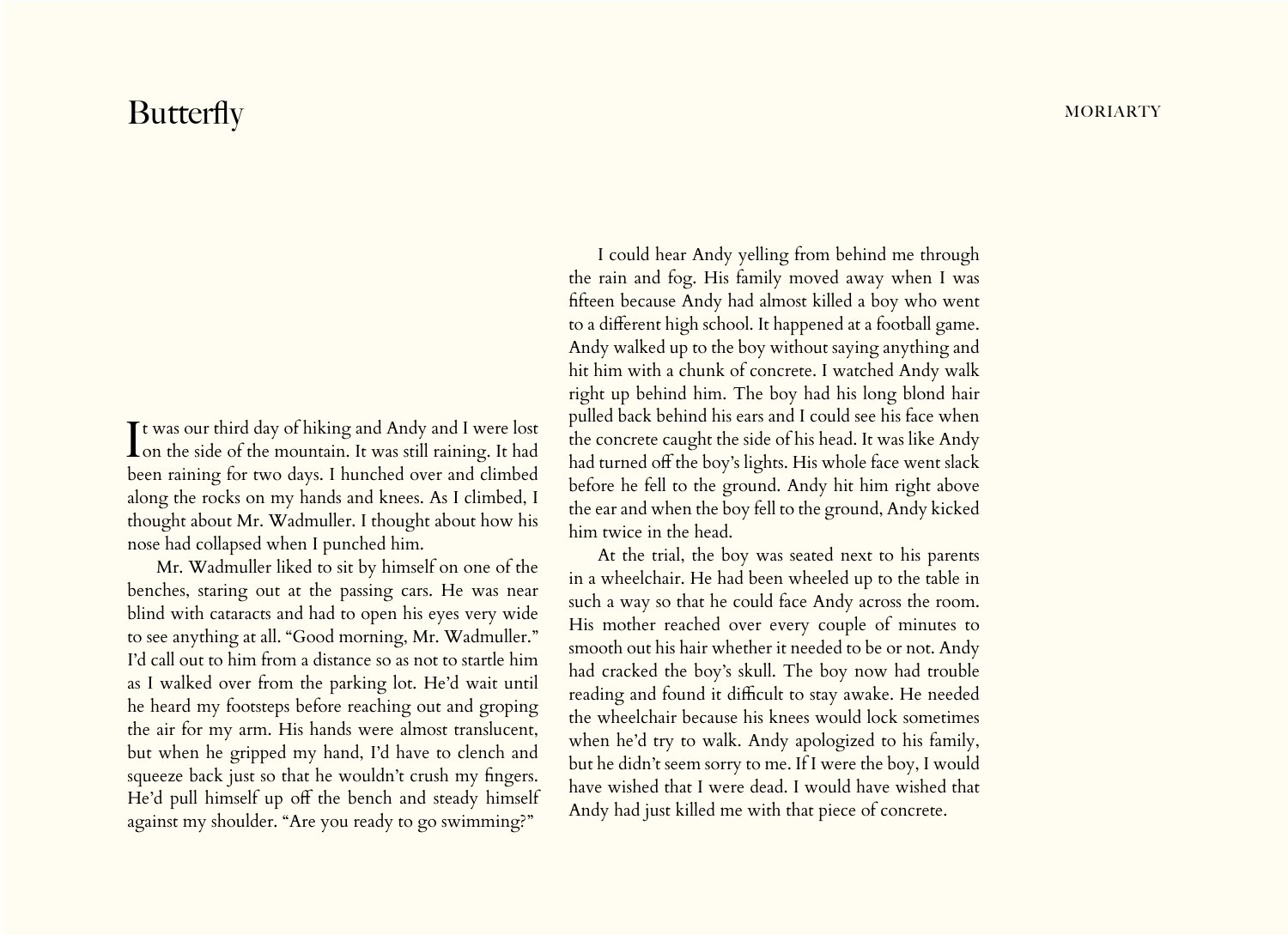Andy served almost two years in a juvenile detention center and when he was released, he didn't come back to school. His family didn't tell anyone that they were moving and I didn't see him again until after college. I ran into him in a downtown bar. He said that my ears gave me away. After a few beers, we made plans to catch up and go hiking.

"Where are you?" Andy screamed. When I tried to stand up and wave to him, the wind almost knocked me off balance. "I can't see you!" He was fifty feet behind me skimming across the rocks in the fog. "I can't see you!" He yelled.

Mr. Wadmuller would bob in the shallow end of the pool in the lane closest to my lifeguard chair. I never saw his head go underwater. He'd stay in the pool for hours just bobbing. Sometimes he would half-heartedly doggy paddle to where the bottom of the pool started to sloped down into the deep end. Then he'd paddle himself in a circle and come back to the shallow end and bob again.

When the swim team came in to take their lanes, Mr. Wadmuller would stop bobbing. He'd lean back with his elbows resting on the side of the pool. He tried to watch them practice, but because of his eyes, he couldn't see them all. Each time that he heard one of them swim past in an adjacent lane, he'd whisper "Good job."

He'd ask me to help him out of the pool and I'd shuffle him back up the ramp in the shallow end and into the locker room. The swim team's coach told me that Mr. Wadmuller made some of the boys uncomfortable. He'd supposedly stare at them as they showered. It didn't seem like a big deal to me because he was almost blind, but some of the swimmers' parents complained.

"My daughter can't pick me up today," he told me, "and I don't know how to take the bus." He waited for me in the lobby and we walked out together to my car. I usually had an hour for lunch, but my manager told me that I could take two hours if I drove Mr. Wadmuller home.

He put his hand on my shoulder and we walked across the parking lot to my car. I opened the passenger side door for him and guided his head as he sat down so that he wouldn't hit it. "I live across from the middle school," he said. He found the seatbelt and buckled himself while I put his duffle bag in my trunk. "My daughter called and told me that they needed her to stay at work," he said. "She's a nurse at Paoli Hospital. She definitely could have been a doctor with her grades, but she wanted to be a nurse." I drove past the pond to the end of the street and waited for two school buses to pass. "I taught my daughter how to swim in that same pool back there.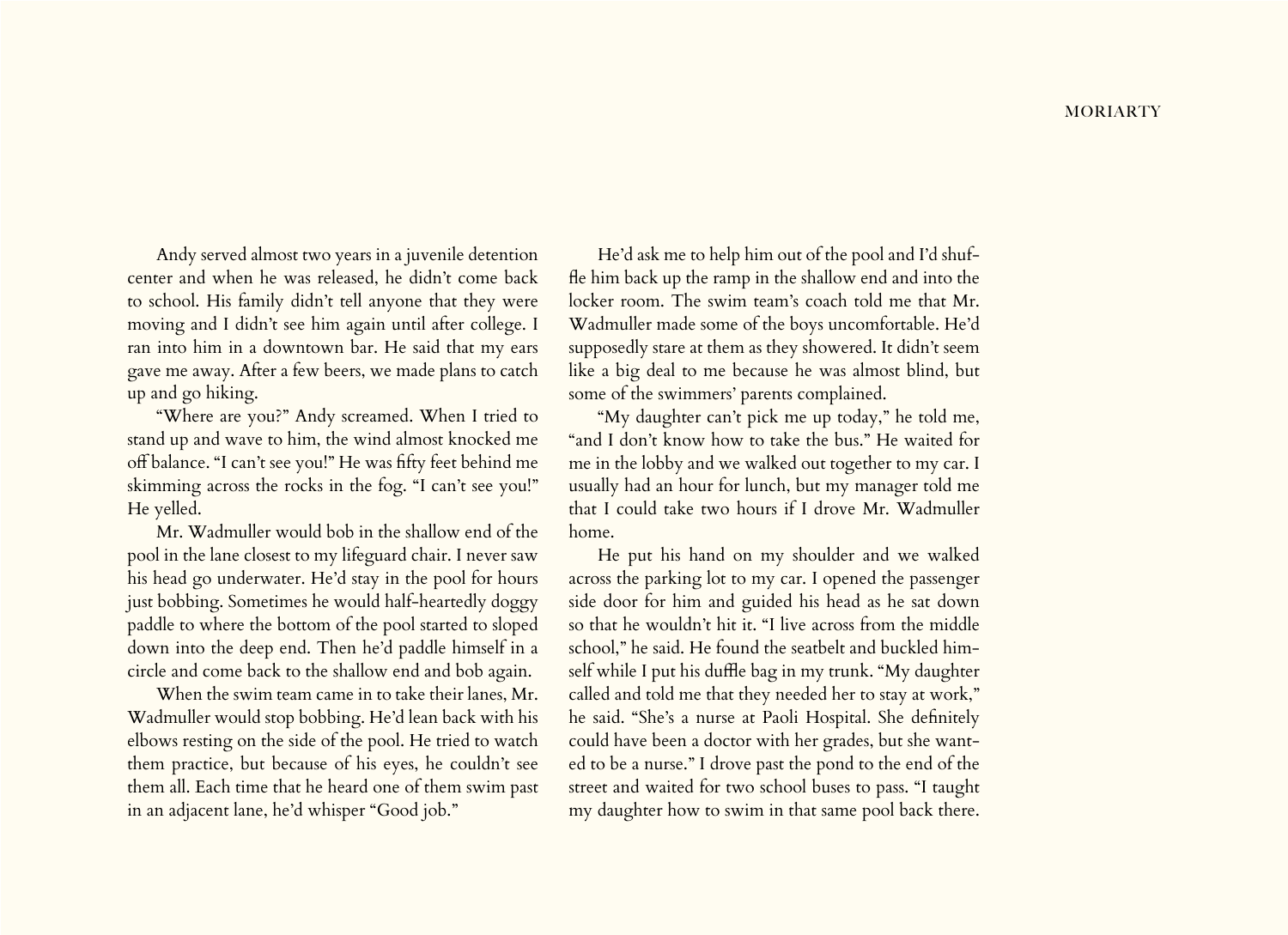She wasn't three years old, but she jumped off of the side all by herself. She didn't even want me to catch her. She'd push my arms away and wouldn't grab for me until she came up for air." He smiled out at the windshield. "She was always a very good swimmer." He shook his head right to left. "She'd never let me go to any of her swim meets. If I wanted to see her swim, I'd have to sneak in and watch from under the bleachers." He rubbed his eyes like he was trying to remember what it was like being able to see something clearly in between something else. "Are you too old for the swim team?" He asked and I started to shake my head. "I'm a couple of years too old," I said. We made a right and followed the road up the hill. Mr. Wadmuller reached over and gripped the underside of my right arm. "You don't feel too old to me." He held tight and moved his hand around my arm. "Did you swim the butterfly stroke?" At the stop sign, I peeled his fingers off of my arm. He kept smiling and put his hand back into his lap. "Those are the arms of someone who can swim butterfly." He nodded and I turned the car left.

"My house is just on the other side of the soccer field." I slowed the car down to pass the school buses waiting just off of the road on the gravel. "It has green shutters." I parked in his driveway and Mr. Wadmuller fumbled with the seatbelt, pretending not to be able to press the

button on the buckle hard enough. "Can you help me with my seatbelt?" He asked. I leaned over and undid his seatbelt with my thumb. "Thank you." He waited for me to walk around and open the passenger door. I helped him out of the car and he held onto my shoulder while I got his duffle bag from the trunk. "Let me make you a cup of coffee. You have time, don't you? I make a very good cup of coffee."

Andy ducked behind a ridge. "Can we camp?" he asked. He crouched down inside of his poncho, eating the granola bar from his pocket. We both wanted to stop, but it was too early. We needed to keep moving until it was dark.

Mr. Wadmuller's house keys were attached to a rubber bracelet around his wrist. He kept missing the lock with the key. I took the key on his wrist and unlocked the door. "I can navigate from here." He tried not to use the wall for support, but had to feel along the edge of the doorway so that he wouldn't run into the corner. I had never been inside of a blind man's house. It was very organized and clean and he had bookshelves floor to ceiling. "I wrote some of those books," he said and walked his hands along the wall into the kitchen. "I'm a writer. Did you know that?"

The rain turned into sleet and then back into rain.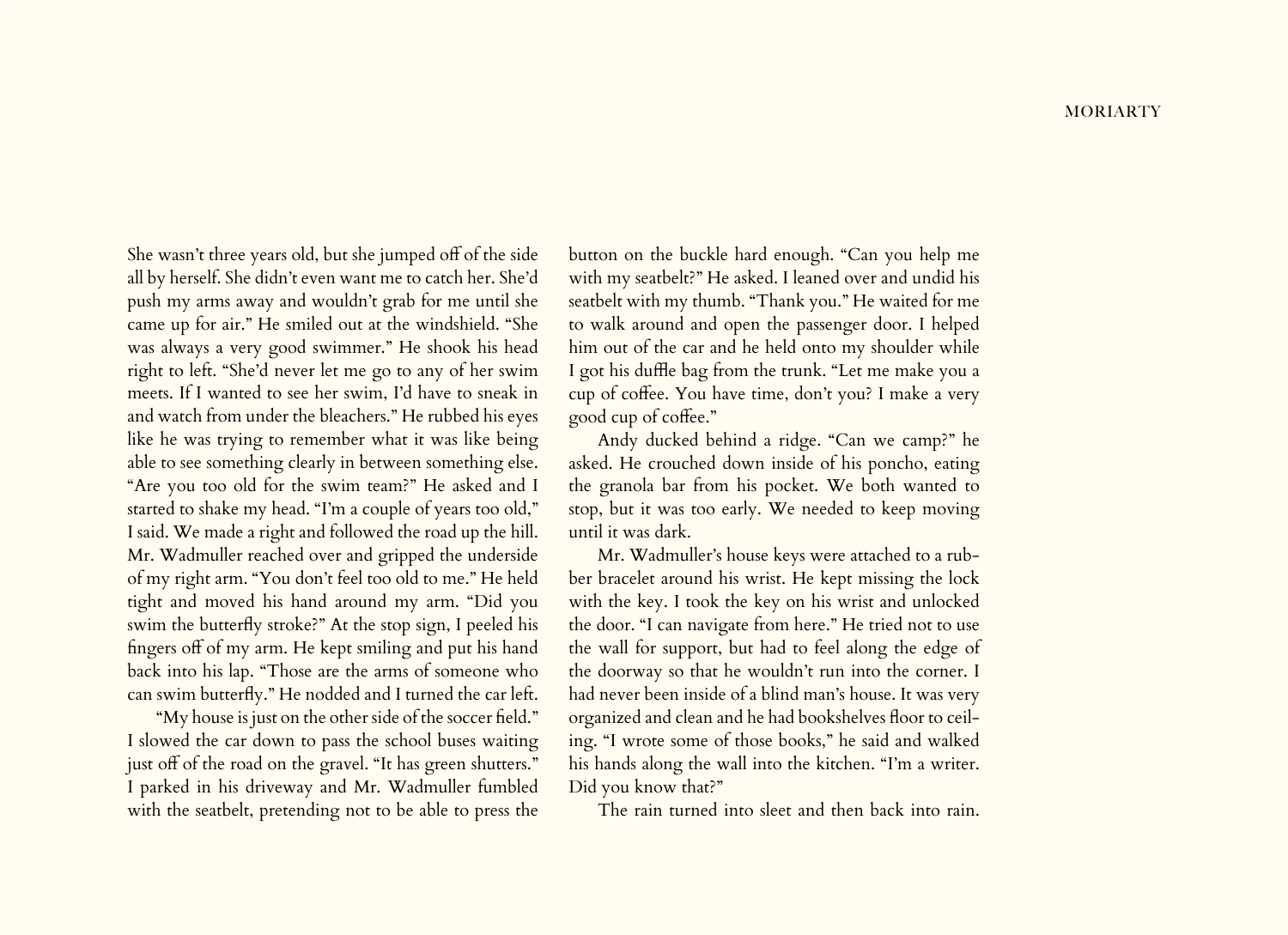It was the kind of ice-cold rain that stung through my poncho. When we drove up to the mountain, it had been warm enough to keep the car windows open. Now it was so cold, it was almost snowing.

I tasted the coffee. "My first novel was about torturing Nazis. It's on the second shelf from the bottom with the blue dust jacket." He pointed to the shelf, but all of the books looked the same from across the room. "It was autobiographical. I worked for the OSS during World War II. We tortured captured Nazi officers in a basement in London. We saved a lot of Allied lives." He felt for his cup and blew on the coffee to cool it. "People still refer to me as a novelist, but I consider myself more of a poet. " He straightened in his chair and began to recite a poem that he had written. When he finished, he grinned bearing his gums. "Writing poetry is a lot like swimming," he said. "Both take discipline and technique to do well. Anyone can rhyme two words together, just like anyone can float, but if you want to win the race you have to know what you're doing. You have to practice." Mr. Wadmuller sipped his coffee slowly and his Adam's apple nodded up and down as the coffee slid down his throat. He adjusted himself and turned toward me and coughed. "Do you have pretty hair?" He asked. I stood up and thanked him for the coffee. "Wait, let me get one

of my books. I'll sign it for you." He asked me to help him off the couch, but when he got up he didn't let go. He held onto my hand and just smiled as he pulled himself close and brushed my nose with his mouth. I pulled back, but he kept hold of my hand and with his other hand grabbed a fist full of my hair pulling my head sideways and close to his face. He didn't say anything. He just kept smiling.

Andy's poncho had ripped. It ripped down the side when he tried to pull it over his pack and he was shaking from the wet and the cold. I stood over my bag, trying to block the rain while I looked for extra socks. "Put these on your hands and pull them up your arms as far as they'll go." The slope up the mountain looked the same as the slope down, covered in fog and rain. "We need to keep following the cairns." Andy had put the socks on his hands, but it hadn't helped his shaking. "Can you see the next cairn?" He asked. I stood up to look over the ridge. The wind and rain rushed up the slope hitting me in face. "I see it," I lied. "The next one is just over there."

I tried to push him back but he held tight on my hand and so I hit him. I hit him hard in the middle of his face. His nose didn't explode with blood. It just kind of deflated back into face and he fell onto the couch. He was just lying on the couch with his eyes closed and I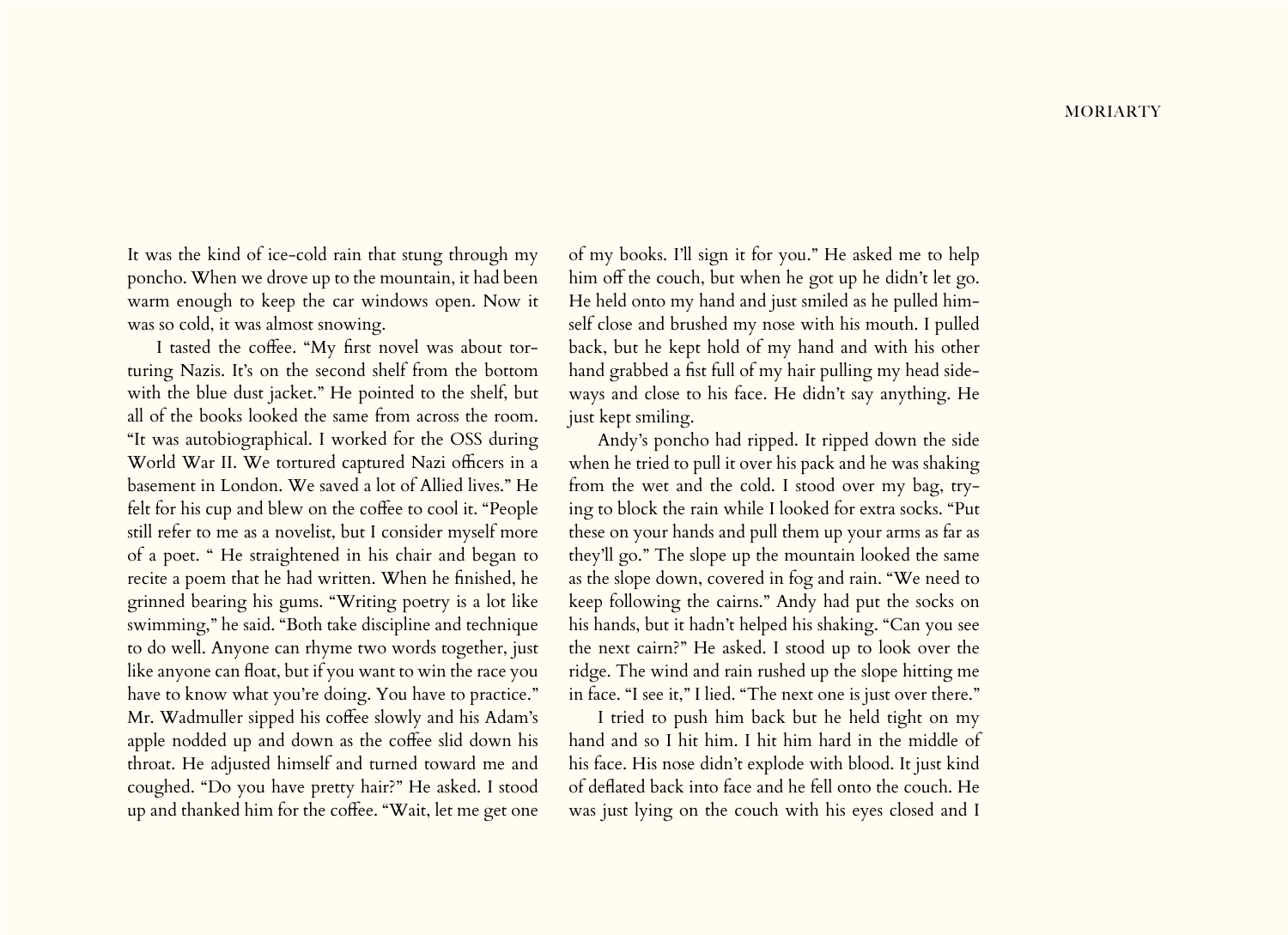couldn't tell if he was breathing. I didn't want to check. I didn't want to get too close to him. It wouldn't take long for the police to figure out that I had hit him. My manager knew that I had driven him home. They would never believe that it was self-defense. I stood against the bookcase waiting for Mr. Wadmuller to move.

Andy slipped and the weight of his pack pulled him backwards. He didn't fall far, but it was far enough. When he landed he screamed and didn't stop until he was out of breath. I dropped my pack and lowered myself down. I saw his legs first. His legs were fluttering. His eyes were open and he was lying on his side propped up by his pack. I looked for blood and then cut the straps on his pack so that I could ease him down flat on his back. Andy had hit his head.

Finally he moved. "Who are you to hit me?" he asked and shifted himself upright on the couch. With the tip of his middle finger, he touched the little bit of blood pooling at his top lip. He felt around on top of the table for something to wipe his face. I pushed the stack of napkins across the table under one of his hands "I've kissed prettier boys than you. They begged me to kiss them." He tried to stand up, but couldn't. He looked dizzy and sat back down before he fell over sideways. "I didn't do anything wrong," he yelled. I stood still with my back up

against the bookcase. Mr. Wadmuller tried again to stand up. This time he fell onto his side on the couch. "That's what you people don't get." His nose continued to bleed while he lay on his side. Blood dripped off of his face and soaked into the tan cushion as he tried to sit up. "What have you ever done? I've saved lives. You just watch me while I swim." His milky white eyes spun with anger and dizziness. He writhed and rubbed his face into the blood on the couch. And then he rolled onto the floor in between the couch and the coffee table. "I can't get up."

As I closed the front door behind me, I could hear Mr. Wadmuller crying from the floor. At first it was soft, like a whine, but by the time I got back into my car it had grown into a full cry that could be heard from the street.

Andy's breath slowed and it kept raining. I tried to pick him up and carry him over my shoulder, but he was too big. I pulled him up the rocks about five yards and then had to set him down. I tucked him against the ledge in my sleeping bag with an emergency blanket and stretched a tarp over him. "I never felt sorry for hitting him," Andy told me our first night camping. "He just kept staring at me the entire football game. I remember thinking that I was going to stop him from staring. I was going to make sure that he never stared at me again."